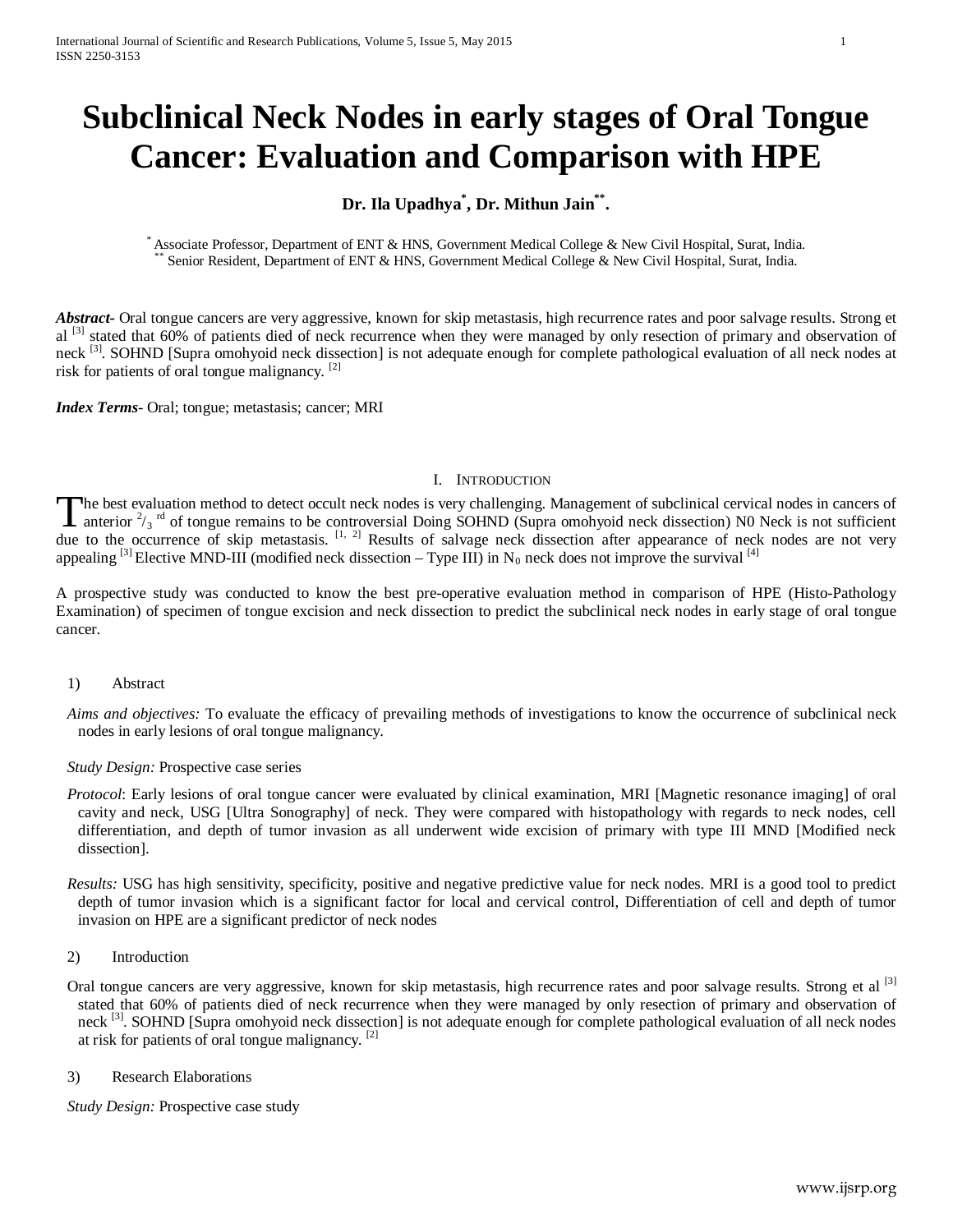International Journal of Scientific and Research Publications, Volume 5, Issue 5, May 2015 2 ISSN 2250-3153

*Materials and methods:* A prospective study of 30 cases of carcinoma of oral tongue was carried out from July 2009 to December 2011 at Department of E.N.T. and Head and Neck, Govt. Medical College & New Civil Hospital, Surat. India. *Inclusion Criteria*: All patients having T<sub>1</sub>, T<sub>2</sub> lesions of carcinoma of tongue arising from anterior  $\frac{2}{3}r^d$  of tongue were included.

## *Exclusion Criteria:*

- 1. The patients previously treated and those who refused to give consent for study.
- 2. Patients not willing for regular follow up or did not turn up for regular follow up.
- 3. All patients with distant metastasis and major general debilitating disease.

#### *Prerequisite*:

- 1. The study design was thoroughly scrutinized and passed by Ethical committee of our institute.
- 2. All patients were informed, explained in detail about the study & only those patients were included in the study who gave written consent for the same.
- *Protocol:* Each patient, included in the study was admitted in the ward, detailed history was taken, thorough local, general and systemic examination was performed. Pathological diagnosis was established by biopsy. Ultra sonography and MRI (Magnetic resonance imaging) of neck for neck nodes were done; FNAC (Fine Needle aspiration cytology) was done for palpable nodes and USG (Ultra Sonography) guided FNAC was done for impalpable nodes. TNM staging was done based on MRI which was done 5 to 7 days before final management.

All the patients underwent curative surgery as primary treatment in the form of wide excision of tongue with 2cm safety margins for primary. Modified type 3 neck dissection was done (for  $N$  + neck i.e. more than 1cm neck node on MRI and/or when the depth of tumor invasion was more than 3mm on MRI). Surgical specimen was sent for HPE after proper labeling of all margins and final staging was done based on HPE. Post-operative full dose radiotherapy was advised when indicated. Follow up at regular interval was carried out monthly for 6 months and 3 monthly thereafter. Local & Regional recurrence if any was treated appropriately.

- 4) Results or Finding
- Our study comprised of 17 males and 13 females, with male to female ratio of 1.3 : 1, in the age group of 21-80 years, with mean age of presentation being 50 years. In this study, only 3 patients were without any additions. 27 patients were addicted to tobacco and in addition, two of them were consuming alcohol. The most common site of lesion was lateral margin of tongue in 96.66% patients, whereas only one patient had growth on ventral surface of tongue (3.33%).

In this study we observed that 76.66% of lesions were ulcerative, 16.66% were endophytic and only 6.66% were exophytic.

| N Stage           | $\rm N_0$    | $\mathbf{N}_1$   | $\rm N_2$ |
|-------------------|--------------|------------------|-----------|
| Palpation of neck | 26           | 04               |           |
| <b>USG</b> Neck   | 21           | 09               |           |
| <b>MRI</b> Neck   |              | 19               | 02        |
| <b>FNAC</b>       | Not Possible | Inconclusiv<br>e | Inclusive |
| <b>HPE</b>        | フフ           | 06               | N2        |

In our study we found the following statistical value for each method of evaluation of neck node as mentioned in Graph 1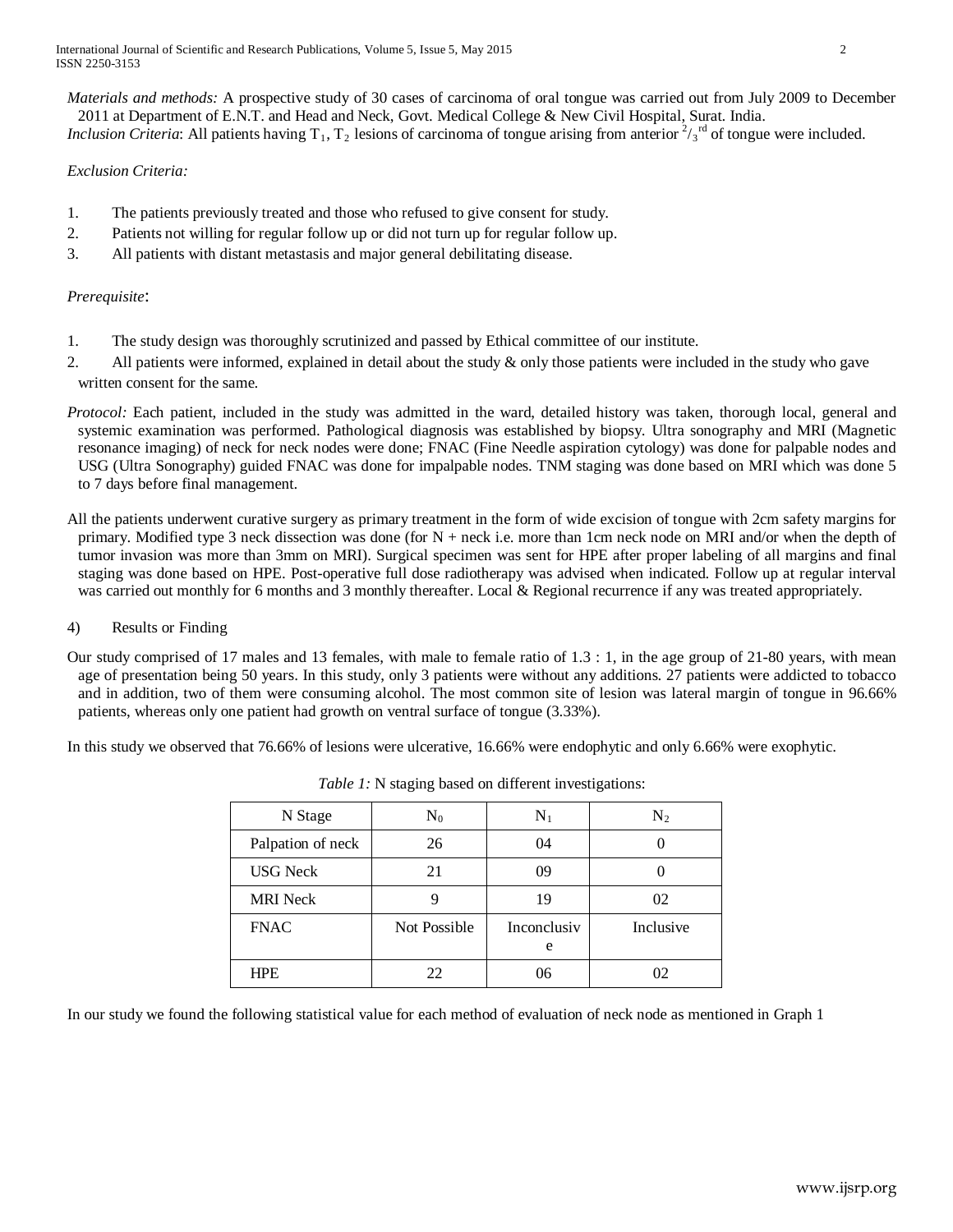

Graph 1: Statistical value of different investigations for neck nodes

Chi Square = 26.26 DF (Degree of Freedom)  $= 6$  $P$  (Probability) = 0.0002 (PPV = Positive Predictive Value, NPV = Negative Predictive Value)

Out of 26 patients of N<sub>0</sub> stage, 5 were upgraded to N<sub>1</sub> on USG and 17 were upgraded to N<sub>1</sub> on MRI Neck. This is indicative of USG as more sensitive to pick up impalpable neck nodes with sensitivity of 100% and specificity of 96% compared to MRI.

On MRI of neck, we found 9 patients with  $N_0$  and 21 with positive neck node. For neck node positivity standard criteria were taken into consideration. We found sensitivity and specificity of MRI to be 100% and 41 % respectively.

|                             | $T_1$ Stage | $T_2$ Stage | $T_3$ Stage (4.1)<br>$\rm cm)$ |
|-----------------------------|-------------|-------------|--------------------------------|
| <b>Clinical Examination</b> |             | 09          |                                |
| <b>MRI</b>                  | 14          | 14          | 02                             |
| <b>HPE</b>                  | 05          | າາ          | 03                             |

*Table 2:* T staging based on different investigations:

Chi Square  $= 18.18$  $DF = 4$  $P = 0.0011$ 

When different evaluation methods were compared with T staging the  $P = 0.001$  which was highly significant.

Above table shows that clinical examination underestimates the tumor which on MRI gets upgraded. 8 patients of  $RT_1$ (Radiological) on MRI were upgraded to pT<sub>2</sub> (pathological) and one patient of RT<sub>2</sub> was upgraded to pT<sub>3</sub> on HPE.

|              | $N_0$ (MRI/HPE) | $N_1$ (MRI/HPE) | $N_2$ (MRI/HPE) |
|--------------|-----------------|-----------------|-----------------|
|              | 7/2             | 6/2             |                 |
| $\mathbf{1}$ | 2/19            | 11/2            |                 |
| l 3          | $\gamma_1$      | 2/2             | 0/6             |

*Table 3:* Comparison of T stage with N staging on HPE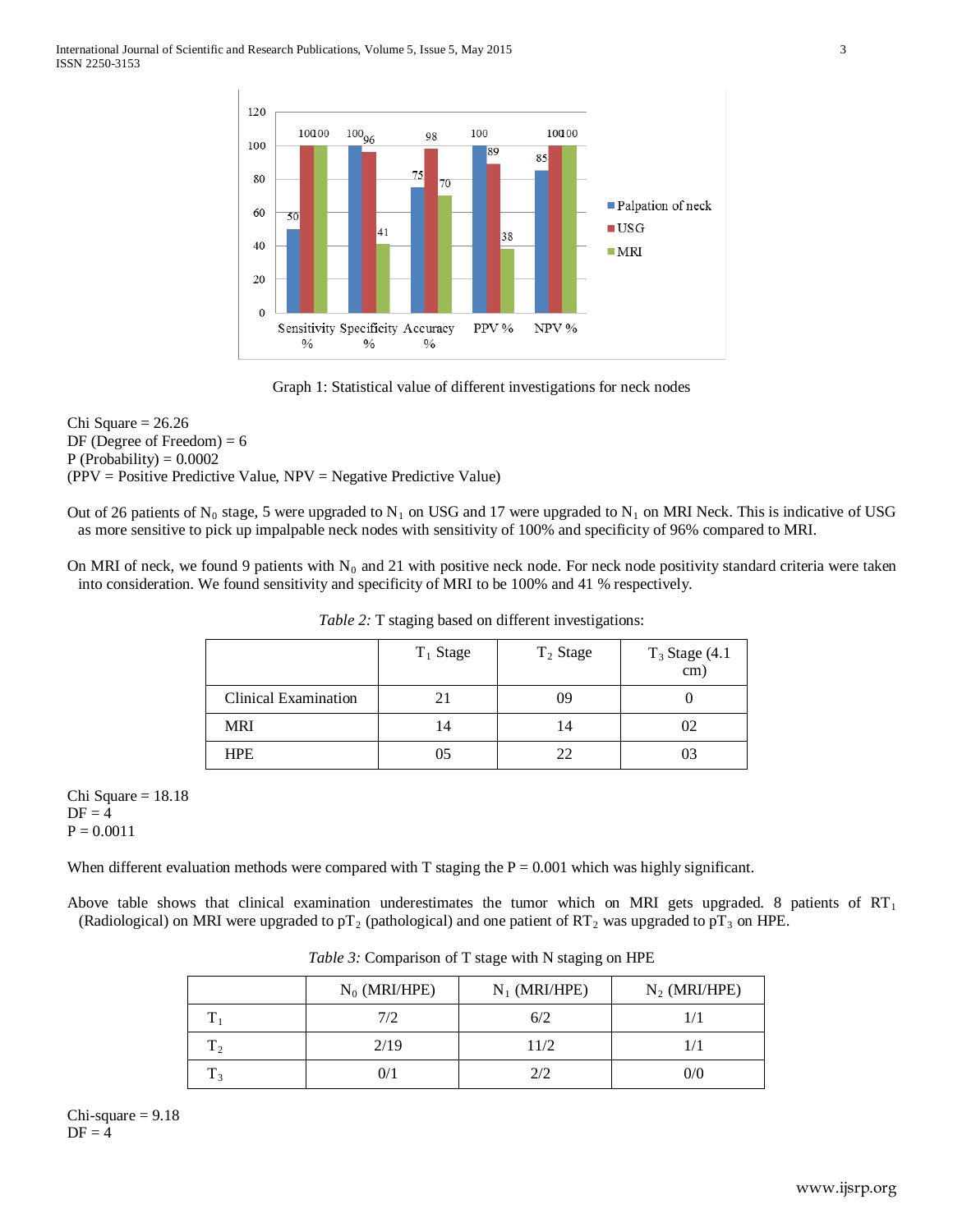$P = 0.057$ 

but on MRI, Chi-square  $= 5.63$  $DF = 4$  $P = 0.229$ 

For MRI above data are indicative that size of the tumor is directly proportional to neck node metastasis as both patients with  $T_3$ came as positive neck node on microscopic examination. Correlation of T stage with N stage is significant on HPE as P value is 0.057 but MRI does not correlate the same significantly as P value is 0.229.

| N Stage                   | N0  |    |  |
|---------------------------|-----|----|--|
| Well differentiated       | 18  |    |  |
| Moderately differentiated | 'Y2 |    |  |
| Poorly Differentiated     |     | 14 |  |

*Table 4:* Pathological cell differentiation and Correlation with N stage.

This shows significant correlation between grade of differentiation and neck node involvement with; Chi square  $= 17$ 

 $DF = 4$ 

 $P = 0.002$ 

*Table* 5: Comparison of depth of tumor invasion with T stage on MRI/HPE

|          | $T_1$ (MRI/HPE) | $T_2$ (MRI/HPE) | $T_3$ (MRI/HPE) |
|----------|-----------------|-----------------|-----------------|
| $<$ 3mm  | 0/0             | 0/0             | 0/0             |
| 3 to 9mm | 7/5             | 0/8             |                 |
| $>9$ mm  | 7/0             | 14/14           | 2/3             |

For MRI;  $Chi-square = 10.4$  $DF = 2$  $P = 0.005$ 

and for HPE  $Chi-square = 9.27$  $DF = 2$  $P = 0.010$ 

The above table shows that as the size of lesion increases the depth of invasion to deeper structure of tongue also increases. When depth of tumor invasion was compared with T staging for MRI,  $P = 0.005$  and for HPE,  $P = 0.01$  both are highly significant.

As none of our patients had depth of tumor invasion < 3mm on MRI all were posted for MND type 3, 22 came as negative for metastasis on HPE and 08 came as positive for metastasis indicating that MRI over estimates the nodes.

| Table 6: Comparison of depth of tumor invasion with N stage on MRI/HPE |  |  |  |
|------------------------------------------------------------------------|--|--|--|
|------------------------------------------------------------------------|--|--|--|

|          | $N_0$ (MRI/HPE) | $N_1$ (MRI/HPE) | $N_2$ (MRI/HPE) |
|----------|-----------------|-----------------|-----------------|
| $<$ 3mm  | 0/0             | 0/0             | 0/0             |
| 3 to 9mm | 5/22            | 1/2             | 0/0             |
| $>9$ mm  | 4/0             | 18/4            | 2/2             |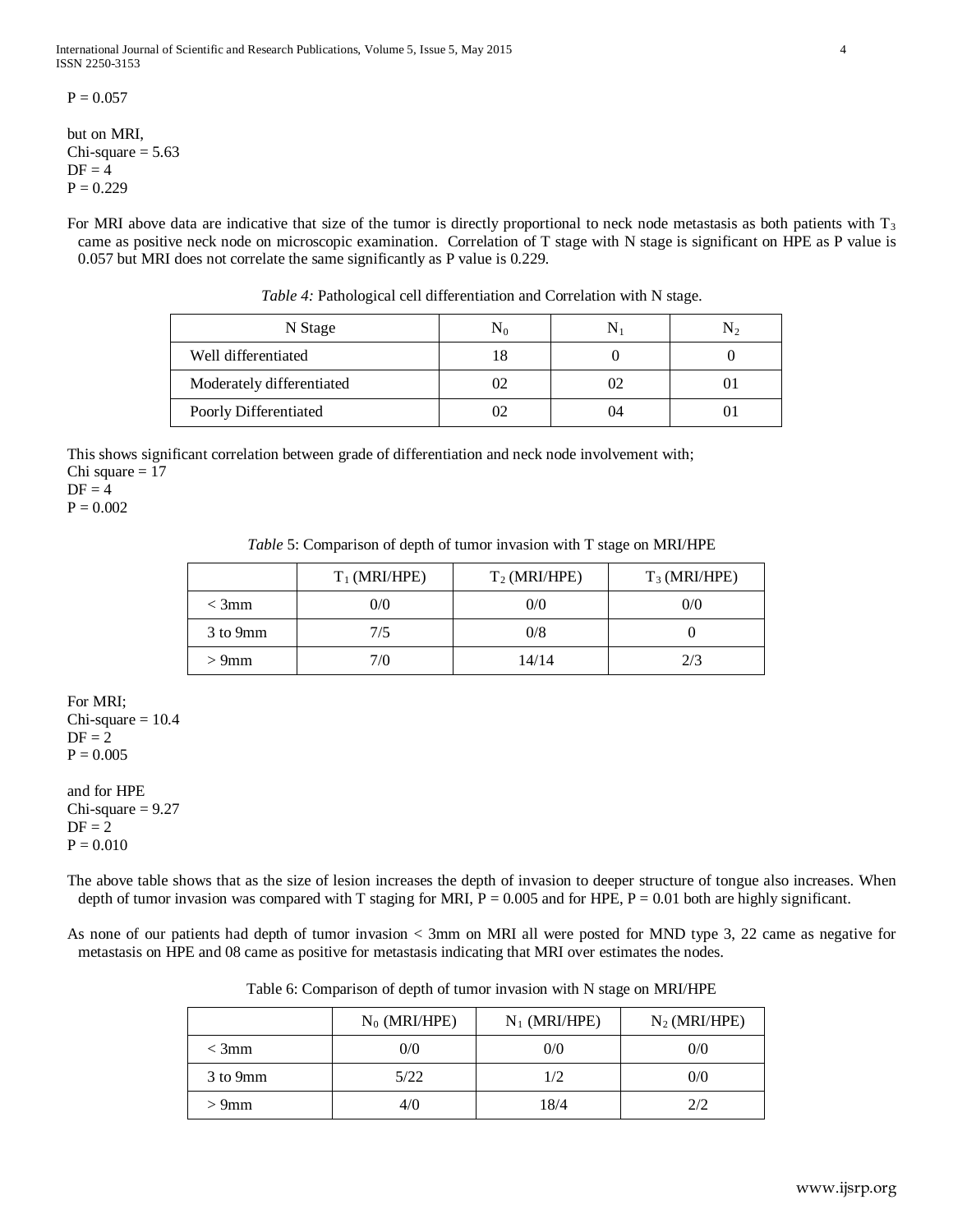MRI;  $Chi-square = 10.2$  $DF = 2$ P= 0.006

and HPE  $Chi-square = 21.7$  $DF = 2$  $P = 0.000$ 

This suggests that depth of invasion is good indicator of possibility of neck metastasis on MRI as well as HPE. For tumor thickness 3 to 9mm,  $\frac{1}{6}$  (16%) on MRI and  $\frac{2}{24}$  (8%) on HPE were found to have neck nodes. For tumor thickness > 9mm,  $\frac{20}{24}$  (83%) on MRI and  $\frac{6}{6}$  (100%) were found to be neck node positive on HPE.

#### *Discussion:*

Cancer of tongue comprises of 35 % of all oral cavity cancers. [16] In our study it was 31%. These lesions are very aggressive, known for skip metastasis, high recurrence rates and poor salvage results. Strong et al <sup>[3]</sup> stated that 60% of patients died of neck recurrence when they were managed by only resection of primary and observation of neck .Primary aggressive intervention yields better results keeping in mind the functional morbidity of tongue excision and neck dissection <sup>[3]</sup>. SOHND is not adequate enough for complete pathological evaluation of all neck nodes at risk for patients of oral tongue malignancy<sup>[1].</sup>



Graph 2: Comparison of statistical values with other studies on palpation of neck

Merritt et al. <sup>[6]</sup> in a systematic review of studies comparing palpation with computed tomography (CT), found a sensitivity of 75% and 83% and a specificity of 81% and 83% for palpation and CT, respectively. Giancarlo et al. <sup>[7]</sup> comparing palpation with ultrasonography (US) found no differences between the methods, and palpation had a sensitivity of only 82% and specificity of 80%. Akoglu et al. <sup>[8]</sup> studied 23 patients and found a sensitivity for palpation of 59.2% and a specificity of 93%. Haberal et al <sup>[9]</sup> documented sensitivity of 64% and specificity of 85%. To EW et al  $^{[1\bar{0}]}$  found sensitivity of 93% and specificity of 70%. We got 50 % sensitivity and 100% specificity on palpation of neck.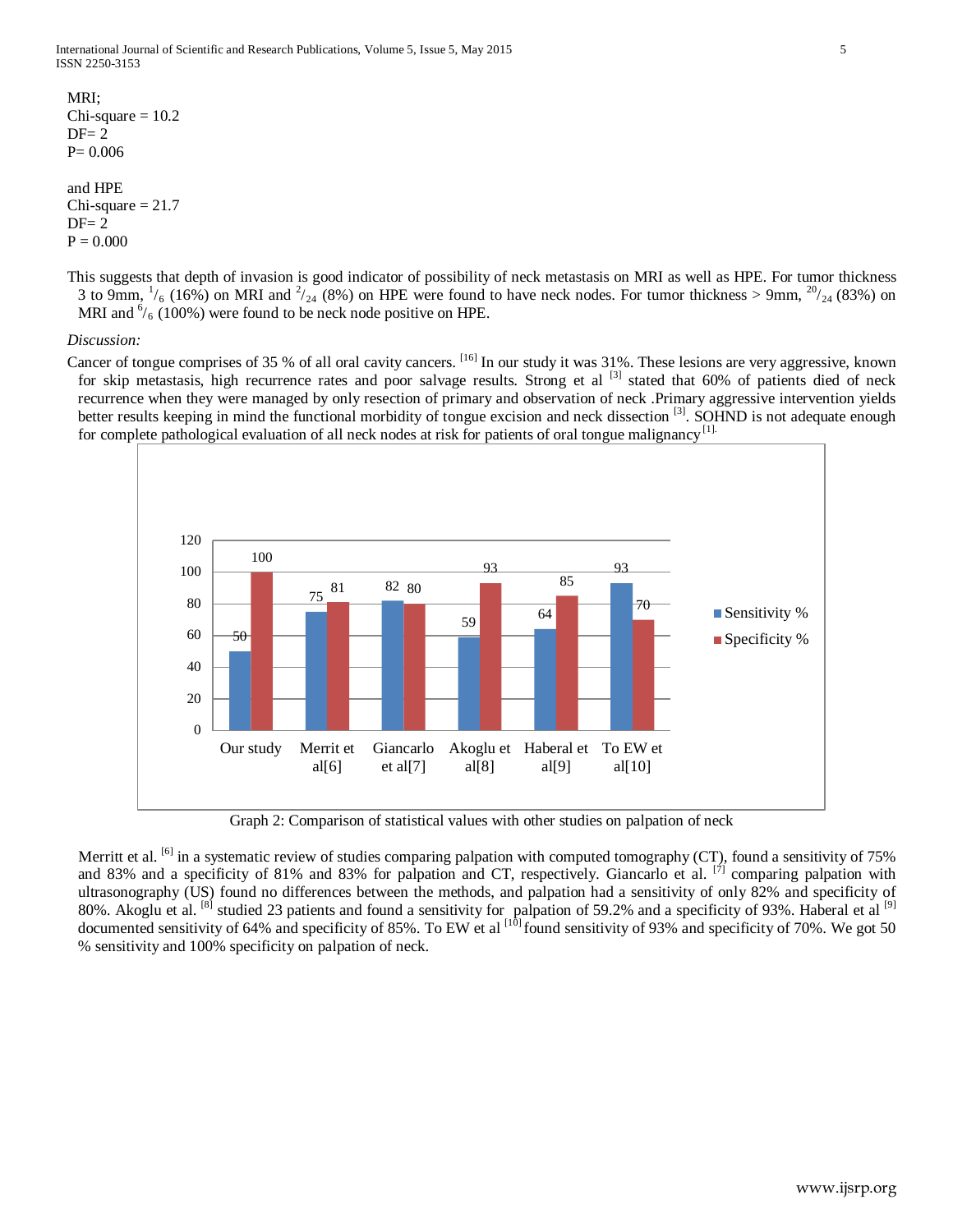

Graph 3: Comparison of statistical values with other studies on USG

On USG the sensitivity and specificity was found to be 100% and 95% in our study which was comparable with Akoglu et al<sup>[8]</sup> as 80 % and 59 % respectively., Haberal et al<sup>[9]</sup> documented the same as 72% and 96% respectively. The sensitivity, specificity and accuracy were found to be 47%, 93% and 70%, respectively in a study by To EW et  $al^{[10]}$  Schoder et al  $^{[11]}$  documented 72% sensitivity and 96% specificity by USG. The sensitivity and specificity for USG by Stuken et al  $^{[12]}$  (84% & 68%), EMW et al $^{[10]}$ (47% & 93%) FAN et al  $^{[13]}$  (72.5% & 82.1%) is documented in the literature.



Graph 4: Comparison of statistical values with other studies on MRI

Wu LM et al <sup>[14]</sup> found sensitivity of 76 % with specificity of 86 % for MRI. A Meta-analysis conducted by Wenche M Klerkx et al <sup>[15]</sup> found sensitivity of 0.84 (95% CI = 0.70 to 0.92), with a specificity of 0.82 (95% CI = 0.72 to 0.89) for the nine studies that incorporated contrast enhancement in their multiple malignancy criteria for MRI. Whereas Fan S et al [13] documented it to be 50 % and 75 % respectively for MRI.

Lam P et al  $^{[16]}$  found significant accuracy for measurement of tumor thickness and staging on contrast enhanced  $T_1$ -weighted and  $T_2$  weighted MRI when compared with histology tumor thickness ( $R = 0.938$  and 0.941, respectively).

Po wing et al found <sup>[17]</sup>, tumor of up to 3 mm thickness has 8% subclinical nodal metastasis, tumor thickness of more than 3mm and up to 9mm had 44% subclinical nodal metastasis, tumor of more than 9 mm had 53% subclinical nodal metastasis.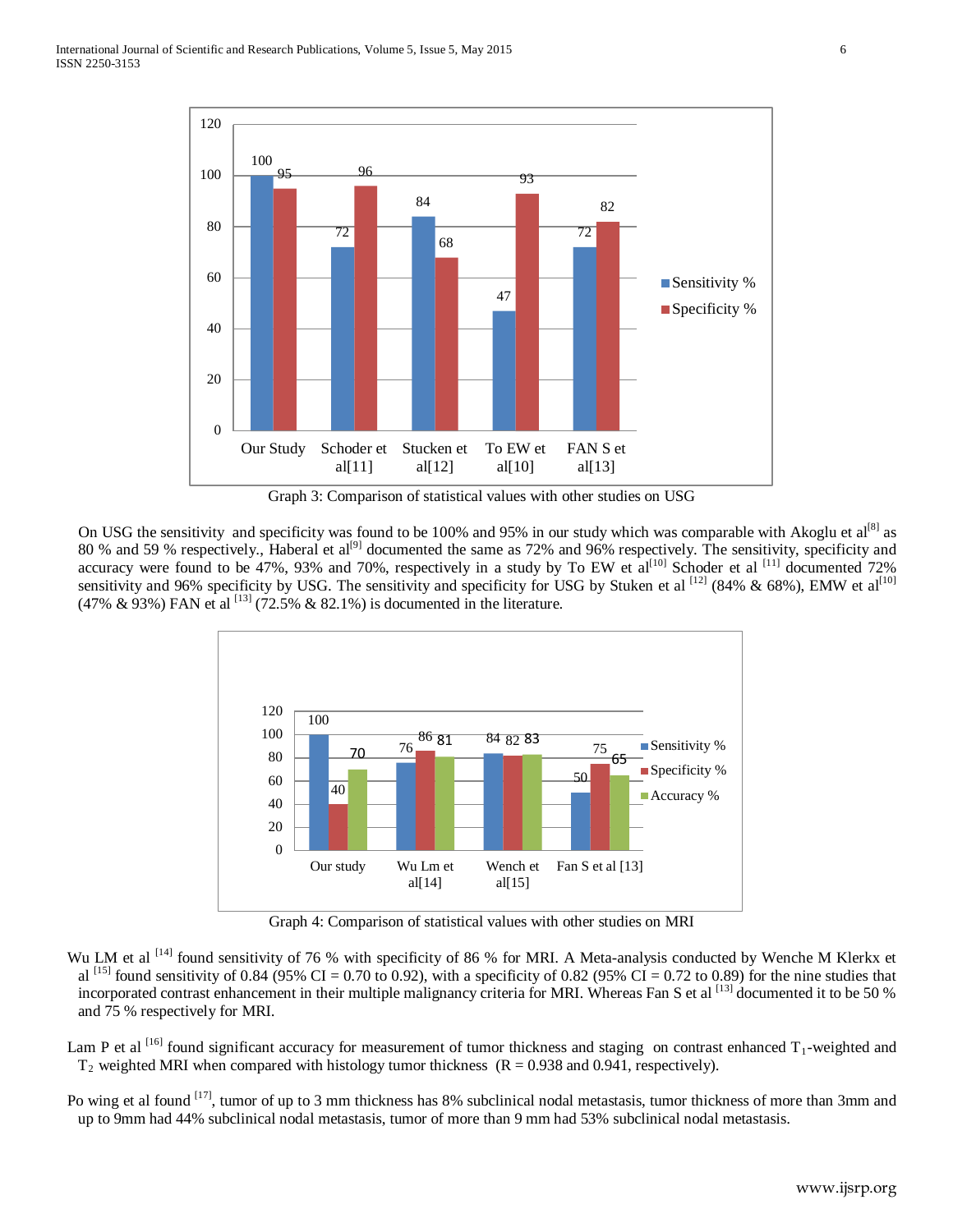- Fukano et al <sup>[18]</sup> found overall cervical metastatic rate to be 35.4% and depth of invasion was statistically significant predictors of regional metastasis  $p = 0.0003$  on HPE compared to our study where the same was 26% and  $P = 0.000$ , highly significant.
- Morton RP et al <sup>[19]</sup> found no association between tumor thickness and nodal metastasis. Perineural infiltration was the only factor to approach statistical significance.
- Veness M J et al  $^{[20]}$  found tumor thickness < 5 mm versus > 5 mm the incidence of nodal metastases was 8% versus 51% (P = 0.007).

In our study when depth of tumor invasion was compared with neck nodes MRI turned out to be a good indicator with  $P = 0.006$ .

#### 5) Conclusion

- Preoperative USG of the neck is best investigation to predict subclinical neck node with sensitivity of 100% and specificity of 95 %.
- T stage on MRI is not a significant criterion to predict cervical metastasis  $P = 0.229$ , but the same for HPE is  $P = 0.057$ .
- Cell differentiation on HPE correlates significantly with occurrence of neck node  $P = 0.002$ .
- Depth of tumor invasion on MRI correlates very well with T staging  $P = 0.005$ , the same for HPE,  $P = 0.01$  highly significant.
- Depth of tumor invasion on MRI is one of the significant criteria to predict sub clinical micro metastasis  $p = 0.006$ , the same for HPE,  $P = 0.00$  very significant.

#### **REFERENCES**

- <sup>[1]</sup> Byers RM, Weber RS, Andrews T, McGill D, Kare R, Wolf P. Frequency and therapeutic implications of "skip metastases" in the neck from squamous carcinoma of the oral tongue. Head Neck 1997;19:14-9. [\[PubMed\]](http://www.ncbi.nlm.nih.gov/pubmed/9030939)
- [2] Johnson JT ,Leipzig B,Cummings: Management of T 1 carcinoma of anterior aspect of tongue.Arch otolaryngol 106:249-251,1980
- [3] Strong EW: Carcinoma of tongue.Otolaryngol Olin North America 12:107-114,1979
- [4] Southwick HW et al,S Laughter DP et al:Elective neck dissection for intraoral cancer,Arch Surg 80;905-909,1960
- [5] Richrd W. Nason et al,Barry Anderson et al, Devon S. Gujarathi et al,Manitoba university,Canada,treatment outcome of squamous cell carcinoma of oral tongue,American journal of Surgery172:665-670,1996
- [6] Merritt RM, Williams MF, James TH, Porubsky ES. Detection of cervical metastasis. A meta-analysis comparing computed tomography with physical examination. Arch Otolaryngol Head Neck Surg 1997;123:149-52. [\[PubMed\]](http://www.ncbi.nlm.nih.gov/pubmed/9046281)
- [7] Giancarlo T, Palmieri A, Giacomarra V, Russolo M. Pre-operative evaluation of cervical adenopathies in tumours of the upper aerodigestive tract. Anticancer Res 1998;18:2805-9. [\[PubMed\]](http://www.ncbi.nlm.nih.gov/pubmed/9713465)
- [8] Akoglu E, Dutipek M, Bekis R, Degirmenci B, Ada E, Guneri A. Assessment of cervical lymph node metastasis with different imaging methods in patients with head and neck squamous cell carcinoma. J Otolaryngol 2005;34:384-94. [\[PubMed\]](http://www.ncbi.nlm.nih.gov/pubmed/16343398)
- [9] Haberal I, Celik H, Gocmen H, Akmansu H, Yoruk M, Ozeri C. Which is important in the evaluation of metastatic lymph nodes in head and neck cancer: palpation, ultrasonography, or computed tomography? Otolaryngol Head Neck Surg 2004;130:197-201. [\[PubMed\]](http://www.ncbi.nlm.nih.gov/pubmed/14990916)
- [10] To EW, Tsang WM, Cheng J, Lai E, Pang P, Ahuja AT, Ying M. [Is neck ultrasound necessary for early stage oral tongue carcinoma with clinically N0 neck?](http://www.ncbi.nlm.nih.gov/pubmed/12917280) Dentomaxillofac Radiol. 2003 May;32(3):156-9. PubMed PMID: 12917280.
- [11] Schoder H, Carlson DL, Kraus DH, Stambuk HE, Gonen M, Erdi YE, et al. 18F-FDG PET/CT for detecting nodal metastases in patients with oral cancer staged N0 by clinical examination and CT/MRI. J Nucl Med 2006;47:755-62. [\[PubMed\]](http://www.ncbi.nlm.nih.gov/pubmed/16644744)
- [12] Stuckensen T, Kovacs AF, Adams S, Baum RP. Staging of the neck in patients with oral cavity squamous cell carcinomas: a prospective comparison of PET, ultrasound, CT and MRI. J Craniomaxillofac Surg 2000;28:319-24. [\[PubMed\]](http://www.ncbi.nlm.nih.gov/pubmed/11465137)
- [13] Fan S, Zhang Q, Li Q, Wang L, Zheng L, Liu L[. \[Identification of cervical lymph node micrometastasis of tongue cancer by color Doppler and MRI\].](http://www.ncbi.nlm.nih.gov/pubmed/24680336) Zhonghua Er Bi Yan Hou Tou Jing Wai Ke Za Zhi. 2014 Jan;49(1):39-43. Chinese. PubMed PMID: 24680336.
- [14] Wu Lm et al Wu LM, Xu JR, Liu MJ, Zhang XF, Hua J, Zheng J, Hu JN. Value of magnetic resonance imaging for nodal staging in patients with head and neck squamous cell carcinoma: a meta-analysis. Acad Radiol. 2012 Mar;19(3):331-40. doi: 10.1016/j.acra.2011.10.027. Epub 2011 Dec 6.
- [15] Wenche M Klerkx;Leon Bax;Woufenur B Veldhuis ;A Peter. M. Heinz;Willem PThM Mali;Petra H M Peeters;Karel G.M.Moons. Detection of Lymph Node Metastasis by Gadolinium-enhanced Magnetic Resonence Imaging:Systemic Review and Meta analysis.JNCI.2010;102(4):244-253
- [16] Lam P et al Lam P, Au-Yeung KM, Cheng PW, Wei WI, Yuen AP, Trendell-Smith N, Li JH, Li R. Correlating MRI and histologic tumor thickness in the [assessment of oral tongue cancer.](http://www.ncbi.nlm.nih.gov/pubmed/14975989) AJR Am J Roentgenol. 2004 Mar;182(3):803-8. PubMed PMID: 14975989.
- [17] Po Wing Yuen A, Lam KY, Lam LK, Ho CM, Wong A, Chow TL, Yuen WF, Wei WI. [Prognostic factors of clinically stage I and II oral tongue carcinoma-A](http://www.ncbi.nlm.nih.gov/pubmed/12112547)  [comparative study of stage, thickness, shape, growth pattern, invasive front malignancy grading, Martinez-Gimeno score, and pathologic features.](http://www.ncbi.nlm.nih.gov/pubmed/12112547) Head Neck. 2002 Jun;24(6):513-20. PubMed PMID: 12112547.
- [18] Fukano H, Matsuura H, Hasegawa Y, Nakamura S[. Depth of invasion as a predictive factor for cervical lymph node metastasis in tongue carcinoma.](http://www.ncbi.nlm.nih.gov/pubmed/9142520) Head Neck. 1997 May;19(3):205-10. Review. PubMed PMID: 9142520.
- [19] Morton RP et al found Morton RP, Ferguson CM, Lambie NK, Whitlock RM. [Tumor thickness in early tongue cancer.](http://www.ncbi.nlm.nih.gov/pubmed/8018323) Arch Otolaryngol Head Neck Surg. 1994 Jul;120(7):717-20. Review. PubMed PMID: 8018323.
- [20] Veness MJ, Morgan GJ, Sathiyaseelan Y, Gebski V. [Anterior tongue cancer and the incidence of cervical lymph node metastases with increasing tumour](http://www.ncbi.nlm.nih.gov/pubmed/15777383)  [thickness: should elective treatment to the neck be standard practice in all patients?](http://www.ncbi.nlm.nih.gov/pubmed/15777383) ANZ J Surg. 2005 Mar;75(3):101-5. PubMed PMID: 15777383.